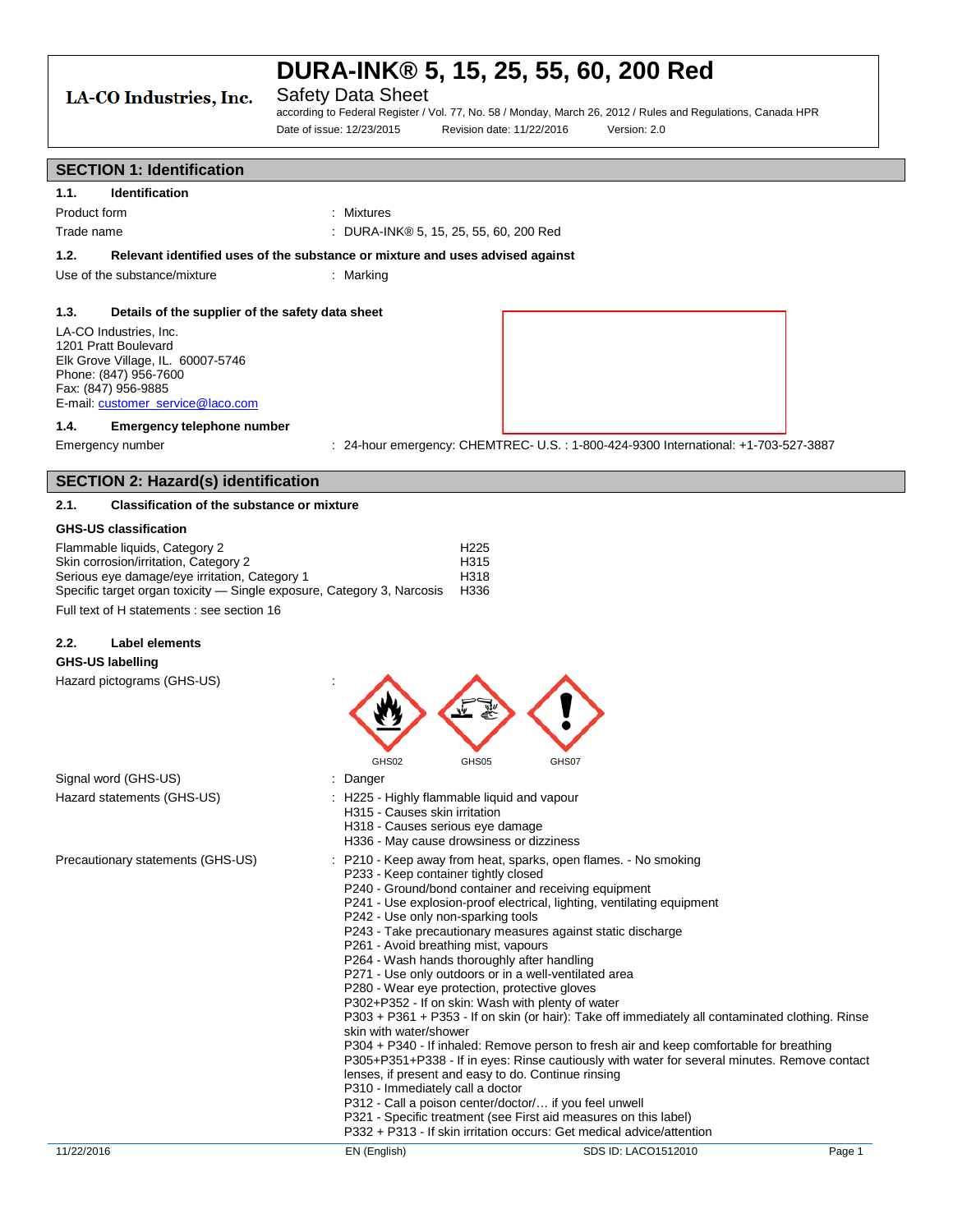Safety Data Sheet

according to Federal Register / Vol. 77, No. 58 / Monday, March 26, 2012 / Rules and Regulations, Canada HPR

P362 + P364 - Take off contaminated clothing and wash it before reuse P370+P378 - In case of fire: Use carbon dioxide (CO2), dry extinguishing powder, foam to

extinguish

P403 + P233 - Store in a well-ventilated place. Keep container tightly closed P403 + P235 - Store in a well-ventilated place. Keep cool

- P405 Store locked up
- P501 Dispose of contents/container to Collection point

### **2.3. Other hazards**

No additional information available

### **2.4. Unknown acute toxicity (GHS US)**

21% of the mixture consists of ingredient(s) of unknown acute toxicity (Oral) 22.5% of the mixture consists of ingredient(s) of unknown acute toxicity (Dermal) 22.5% of the mixture consists of ingredient(s) of unknown acute toxicity (Inhalation (Dust/Mist))

### **SECTION 3: Composition/information on ingredients**

### **3.1. Substances**

Not applicable

#### **3.2. Mixtures**

| <b>Name</b>                                                                     | <b>Product identifier</b> | $\%$      | <b>GHS-US classification</b>                                                                                                     |
|---------------------------------------------------------------------------------|---------------------------|-----------|----------------------------------------------------------------------------------------------------------------------------------|
| ethanol                                                                         | (CAS No) 64-17-5          | $60 - 75$ | Flam. Lig. 2, H225                                                                                                               |
| 1-Butanol                                                                       | (CAS No) 71-36-3          | $5 - 10$  | Flam. Lig. 3, H226<br>Acute Tox. 4 (Oral), H302<br>Skin Irrit. 2, H315<br>Eye Dam. 1, H318<br>STOT SE 3, H336<br>STOT SE 3, H335 |
| 1-Methoxy-2-propanol                                                            | (CAS No) 107-98-2         | $5 - 10$  | Flam. Lig. 3, H226<br>STOT SE 3, H336                                                                                            |
| Isopropanol                                                                     | (CAS No) 67-63-0          | $0 - 5$   | Flam. Lig. 2, H225<br>Eye Irrit. 2A, H319<br>STOT SE 3, H336                                                                     |
| propan-1-ol                                                                     | (CAS No) 71-23-8          | $0 - 5$   | Flam. Liq. 2, H225<br>Eye Dam. 1, H318<br>STOT SE 3, H336                                                                        |
| 3',6'-bis(diethylamino)spiro[isobenzofuran-1(3H),9'-<br>[9H]xanthene]-3-one     | (CAS No) 509-34-2         | $0 - 1.5$ | Acute Tox. 4 (Oral), H302<br>Eye Irrit. 2A, H319                                                                                 |
| 4,4'-carbonimidoylbis[N,N-diethylaniline] monohydrochloride;<br>Basic Yellow 37 | (CAS No) 6358-36-7        | $0 - 1$   | Eye Dam. 1, H318<br>Aquatic Chronic 2, H411                                                                                      |

Full text of hazard classes and H-statements : see section 16

### **SECTION 4: First aid measures**

| Description of first aid measures<br>4.1.                                          |                                                                                                                                                                                                                                    |
|------------------------------------------------------------------------------------|------------------------------------------------------------------------------------------------------------------------------------------------------------------------------------------------------------------------------------|
| First-aid measures general                                                         | : Never give anything by mouth to an unconscious person.                                                                                                                                                                           |
| First-aid measures after inhalation                                                | : Remove victim to fresh air and keep at rest in a position comfortable for breathing. Call a<br>POISON CENTER or doctor/physician if you feel unwell.                                                                             |
| First-aid measures after skin contact                                              | : Rinse skin with water/shower. Remove/Take off immediately all contaminated clothing. Wash<br>with plenty of soap and water. Wash contaminated clothing before reuse. If skin irritation<br>occurs: Get medical advice/attention. |
| First-aid measures after eye contact                                               | : Rinse cautiously with water for several minutes. Remove contact lenses, if present and easy to<br>do. Continue rinsing. Immediately call a POISON CENTER or doctor/physician.                                                    |
| First-aid measures after ingestion                                                 | : Call a POISON CENTER or doctor/physician if you feel unwell.                                                                                                                                                                     |
| Most important symptoms and effects, both acute and delayed<br>4.2.                |                                                                                                                                                                                                                                    |
| Symptoms/injuries after inhalation                                                 | : May cause drowsiness or dizziness.                                                                                                                                                                                               |
| Symptoms/injuries after skin contact                                               | : Causes skin irritation.                                                                                                                                                                                                          |
| Symptoms/injuries after eye contact                                                | : Causes serious eye damage.                                                                                                                                                                                                       |
| Indication of any immediate medical attention and special treatment needed<br>4.3. |                                                                                                                                                                                                                                    |

Treat symptomatically.

| <b>SECTION 5: Firefighting measures</b> |                                     |                     |      |
|-----------------------------------------|-------------------------------------|---------------------|------|
| <b>Extinguishing media</b><br>5.1.      |                                     |                     |      |
| Suitable extinguishing media            | : Carbon dioxide. Foam. Dry powder. |                     |      |
| 11/22/2016                              | EN (English)                        | SDS ID: LACO1512010 | 2/10 |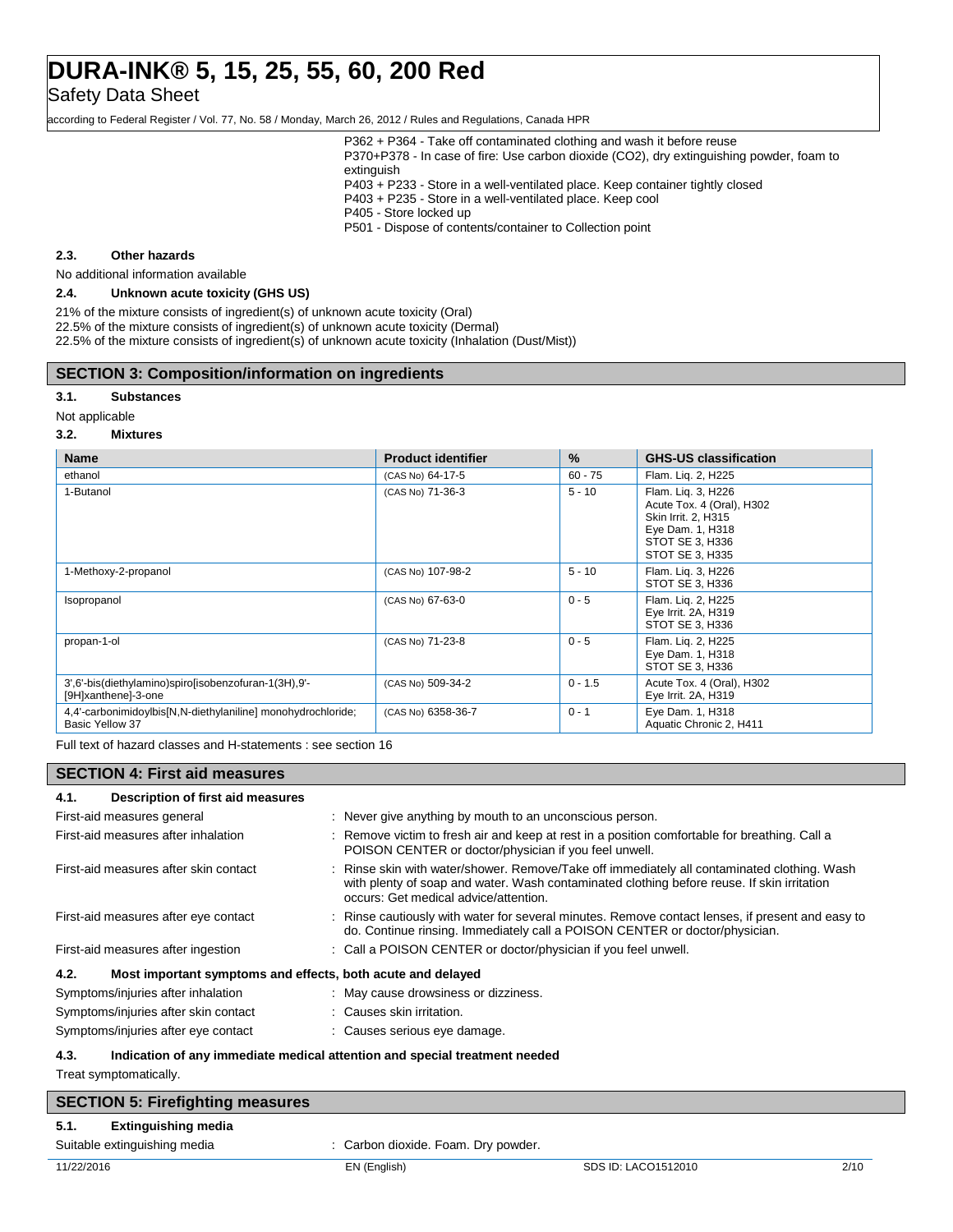Safety Data Sheet

according to Federal Register / Vol. 77, No. 58 / Monday, March 26, 2012 / Rules and Regulations, Canada HPR

| Unsuitable extinguishing media                                |                                |  | : None known.                                                                                     |
|---------------------------------------------------------------|--------------------------------|--|---------------------------------------------------------------------------------------------------|
| 5.2.<br>Special hazards arising from the substance or mixture |                                |  |                                                                                                   |
| Fire hazard                                                   |                                |  | : Highly flammable liquid and vapour.                                                             |
| <b>Explosion hazard</b>                                       |                                |  | : May form flammable/explosive vapour-air mixture.                                                |
| Reactivity                                                    |                                |  | : No dangerous reactions known.                                                                   |
| 5.3.                                                          | <b>Advice for firefighters</b> |  |                                                                                                   |
|                                                               | Firefighting instructions      |  | : Use water spray or fog for cooling exposed containers.                                          |
|                                                               | Protection during firefighting |  | : Wear a self contained breathing apparatus. Wear fire/flame resistant/retardant clothing. EN469. |

### **SECTION 6: Accidental release measures**

| 6.1.            | Personal precautions, protective equipment and emergency procedures   |                                                                                                                                                                                 |
|-----------------|-----------------------------------------------------------------------|---------------------------------------------------------------------------------------------------------------------------------------------------------------------------------|
|                 | General measures                                                      | : Remove ignition sources. Use special care to avoid static electric charges. No open flames. No<br>smoking. Avoid all eye and skin contact and do not breathe vapour and mist. |
| 6.1.1.          | For non-emergency personnel                                           |                                                                                                                                                                                 |
|                 | Protective equipment                                                  | : Chemical goggles or safety glasses. Wear suitable gloves.                                                                                                                     |
|                 | <b>Emergency procedures</b>                                           | : Evacuate unnecessary personnel.                                                                                                                                               |
| 6.1.2.          | For emergency responders                                              |                                                                                                                                                                                 |
|                 | Protective equipment                                                  | : Chemical goggles or safety glasses. Wear suitable gloves.                                                                                                                     |
|                 | <b>Emergency procedures</b>                                           | : Stop leak if safe to do so. Ventilate area.                                                                                                                                   |
| 6.2.            | <b>Environmental precautions</b><br>Avoid release to the environment. |                                                                                                                                                                                 |
| 6.3.            | Methods and material for containment and cleaning up                  |                                                                                                                                                                                 |
| For containment |                                                                       | : Stop leak if safe to do so.                                                                                                                                                   |
|                 | Methods for cleaning up                                               | Small quantities of liquid spill: take up in non-combustible absorbent material and shovel into                                                                                 |

container for later disposal.

container for disposal. Large Spills: Dike far ahead of spill for later disposal. Use a noncombustible material like cermiculite, sand, or earth to soak up the product and place into a

### **6.4. Reference to other sections**

Section 13: disposal information. Section 7: safe handling. Section 8: personal protective equipment.

| <b>SECTION 7: Handling and storage</b>                               |                                                                                                                                                                                                     |  |
|----------------------------------------------------------------------|-----------------------------------------------------------------------------------------------------------------------------------------------------------------------------------------------------|--|
| 7.1.<br>Precautions for safe handling                                |                                                                                                                                                                                                     |  |
| Additional hazards when processed                                    | : Handle empty containers with care because residual vapours are flammable.                                                                                                                         |  |
| Precautions for safe handling                                        | : No open flames. No smoking. Use only non-sparking tools. Avoid breathing mist, vapours. Use<br>only outdoors or in a well-ventilated area. Do not get in eyes, on skin, or on clothing.           |  |
| Hygiene measures                                                     | : Wash hands and other exposed areas with mild soap and water before eating, drinking or<br>smoking and when leaving work.                                                                          |  |
| Conditions for safe storage, including any incompatibilities<br>7.2. |                                                                                                                                                                                                     |  |
| Technical measures                                                   | : Proper grounding procedures to avoid static electricity should be followed. Ground/bond<br>container and receiving equipment. Use explosion-proof electrical, lighting, ventilating<br>equipment. |  |
| Storage conditions                                                   | : Keep in fireproof place. Keep container tightly closed.                                                                                                                                           |  |
| Incompatible products                                                | : Strong acids. Strong bases. Strong oxidizers.                                                                                                                                                     |  |
| Incompatible materials                                               | : Heat sources.                                                                                                                                                                                     |  |
| Heat and ignition sources                                            | : Keep away from heat, sparks and flame.                                                                                                                                                            |  |
| Prohibitions on mixed storage                                        | : Incompatible materials.                                                                                                                                                                           |  |
| Storage area                                                         | : Store in dry, cool, well-ventilated area.                                                                                                                                                         |  |

## **SECTION 8: Exposure controls/personal protection**

### **8.1. Control parameters**

| 55,60,<br>25.<br>-15<br>DURA-<br><sup>~</sup> A-INK® 5. | <b>200 Red</b>           |
|---------------------------------------------------------|--------------------------|
| <b>ACGIH</b>                                            | - Nic<br>วplicable<br>Νv |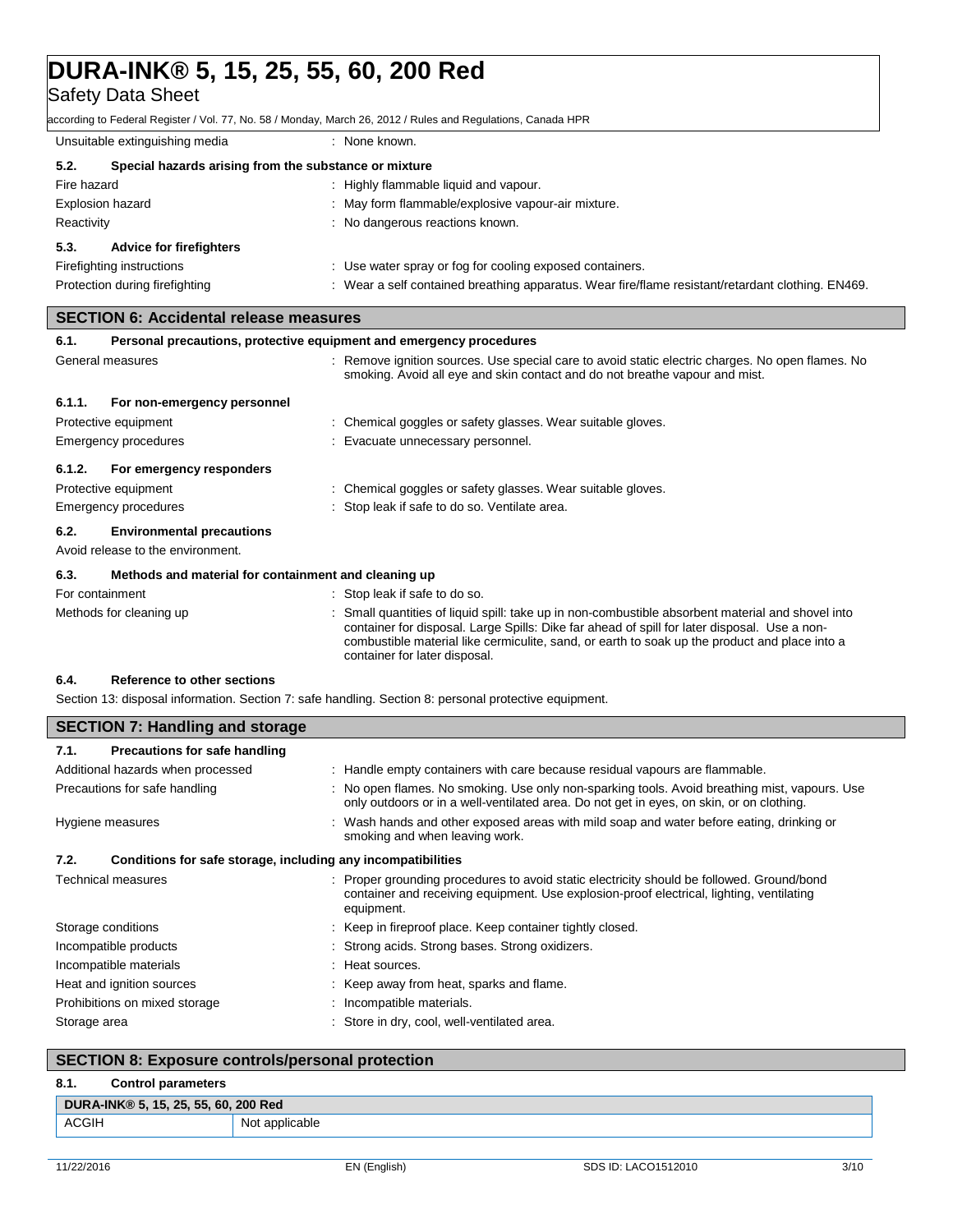Safety Data Sheet

according to Federal Register / Vol. 77, No. 58 / Monday, March 26, 2012 / Rules and Regulations, Canada HPR

| DURA-INK® 5, 15, 25, 55, 60, 200 Red |                                     |                           |
|--------------------------------------|-------------------------------------|---------------------------|
| <b>OSHA</b>                          | Not applicable                      |                           |
| ethanol (64-17-5)                    |                                     |                           |
| <b>ACGIH</b>                         | ACGIH TWA (mg/m <sup>3</sup> )      | 1884 mg/m <sup>3</sup>    |
| <b>ACGIH</b>                         | ACGIH TWA (ppm)                     | 1000 ppm                  |
| <b>ACGIH</b>                         | ACGIH STEL (ppm)                    | 1000 ppm                  |
| <b>ACGIH</b>                         | Remark (ACGIH)                      | URT irr                   |
| <b>OSHA</b>                          | OSHA PEL (TWA) (mg/m <sup>3</sup> ) | 1900 mg/m <sup>3</sup>    |
| <b>OSHA</b>                          | OSHA PEL (TWA) (ppm)                | 1000 ppm                  |
| Canada (Quebec)                      | VEMP (mg/m <sup>3</sup> )           | 1880 mg/m <sup>3</sup>    |
| Canada (Quebec)                      | VEMP (ppm)                          | 1000 ppm                  |
| 1-Butanol (71-36-3)                  |                                     |                           |
| <b>ACGIH</b>                         | ACGIH TWA (ppm)                     | 20 ppm                    |
| <b>ACGIH</b>                         | Remark (ACGIH)                      | Eye & URT irr             |
| <b>OSHA</b>                          | OSHA PEL (TWA) (mg/m <sup>3</sup> ) | 300 mg/m <sup>3</sup>     |
| <b>OSHA</b>                          | OSHA PEL (TWA) (ppm)                | $100$ ppm                 |
| Canada (Quebec)                      | PLAFOND (mg/m <sup>3</sup> )        | 152 mg/m <sup>3</sup>     |
| Canada (Quebec)                      | PLAFOND (ppm)                       | 50 ppm                    |
| Canada (Quebec)                      | Notations and remarks               | (Peau)                    |
| 1-Methoxy-2-propanol (107-98-2)      |                                     |                           |
| <b>ACGIH</b>                         | ACGIH TWA (mg/m <sup>3</sup> )      | $369$ mg/m <sup>3</sup>   |
| <b>ACGIH</b>                         | ACGIH TWA (ppm)                     | 50 ppm                    |
| <b>ACGIH</b>                         | ACGIH STEL (mg/m <sup>3</sup> )     | 553 mg/m <sup>3</sup>     |
| <b>ACGIH</b>                         | ACGIH STEL (ppm)                    | $100$ ppm                 |
| <b>ACGIH</b>                         | Remark (ACGIH)                      | Eye irr; CNS impair; A4   |
| <b>OSHA</b>                          | Not applicable                      |                           |
| Canada (Quebec)                      | VECD (mg/m <sup>3</sup> )           | 553 mg/m <sup>3</sup>     |
| Canada (Quebec)                      | VECD (ppm)                          | 150 ppm                   |
| Canada (Quebec)                      | VEMP (mg/m <sup>3</sup> )           | 369 mg/m <sup>3</sup>     |
| Canada (Quebec)                      | VEMP (ppm)                          | 100 ppm                   |
| propan-1-ol (71-23-8)                |                                     |                           |
| <b>ACGIH</b>                         | ACGIH TWA (ppm)                     | $100$ ppm                 |
| <b>ACGIH</b>                         | Remark (ACGIH)                      | Eye & URT irr             |
| <b>OSHA</b>                          | OSHA PEL (TWA) (mg/m <sup>3</sup> ) | $500$ mg/m <sup>3</sup>   |
| <b>OSHA</b>                          | OSHA PEL (TWA) (ppm)                | 200 ppm                   |
| Canada (Quebec)                      | VECD (mg/m <sup>3</sup> )           | $615$ mg/m <sup>3</sup>   |
| Canada (Quebec)                      | VECD (ppm)                          | 250 ppm                   |
| Canada (Quebec)                      | VEMP (mg/m <sup>3</sup> )           | 492 mg/m <sup>3</sup>     |
| Canada (Quebec)<br>Canada (Quebec)   | VEMP (ppm)<br>Notations and remarks | 200 ppm<br>(Peau)         |
| Isopropanol (67-63-0)                |                                     |                           |
| <b>ACGIH</b>                         | ACGIH TWA (mg/m <sup>3</sup> )      | 490 mg/m $3$              |
| <b>ACGIH</b>                         | ACGIH TWA (ppm)                     | 200 ppm                   |
| <b>ACGIH</b>                         | ACGIH STEL (mg/m <sup>3</sup> )     | 960 mg/m <sup>3</sup>     |
| <b>ACGIH</b>                         | ACGIH STEL (ppm)                    | 400 ppm                   |
| <b>ACGIH</b>                         | Remark (ACGIH)                      | Eye & URT irr; CNS impair |
| <b>OSHA</b>                          | OSHA PEL (TWA) (mg/m <sup>3</sup> ) | 980 mg/m $3$              |
|                                      |                                     |                           |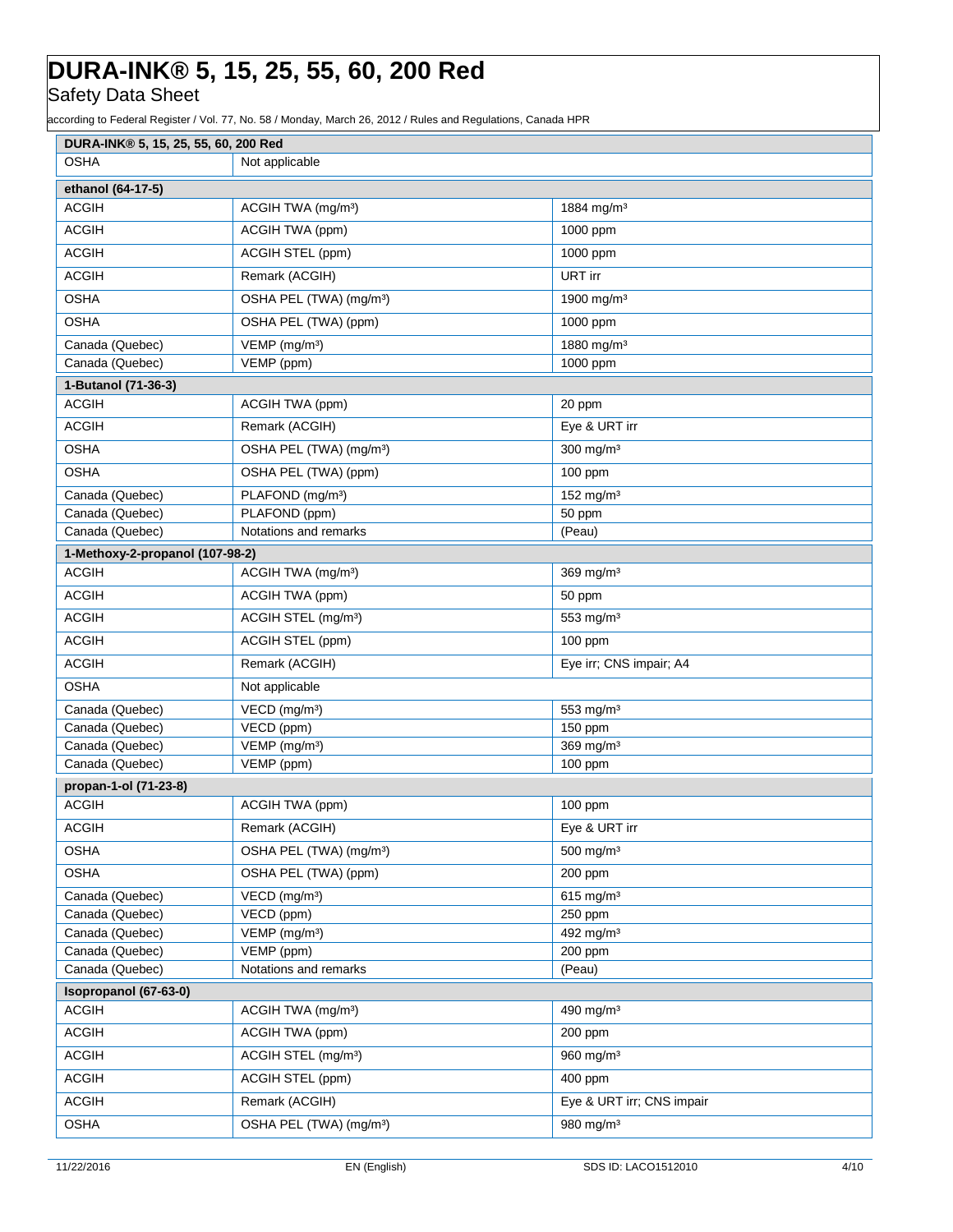## Safety Data Sheet

ording to Federal Register / Vol. 77, No. 58 / Monday, March 26, 2012 / Rules and Regulations, Canada HPR

|                                            | 400 ppm                                                                                                                                                                                                                                                                                                                                                                                                                                                                                                                                                                                                                                                                                                                                    |
|--------------------------------------------|--------------------------------------------------------------------------------------------------------------------------------------------------------------------------------------------------------------------------------------------------------------------------------------------------------------------------------------------------------------------------------------------------------------------------------------------------------------------------------------------------------------------------------------------------------------------------------------------------------------------------------------------------------------------------------------------------------------------------------------------|
|                                            | 1230 mg/m <sup>3</sup>                                                                                                                                                                                                                                                                                                                                                                                                                                                                                                                                                                                                                                                                                                                     |
|                                            | 500 ppm                                                                                                                                                                                                                                                                                                                                                                                                                                                                                                                                                                                                                                                                                                                                    |
|                                            | 983 mg/m <sup>3</sup>                                                                                                                                                                                                                                                                                                                                                                                                                                                                                                                                                                                                                                                                                                                      |
|                                            | 400 ppm                                                                                                                                                                                                                                                                                                                                                                                                                                                                                                                                                                                                                                                                                                                                    |
|                                            |                                                                                                                                                                                                                                                                                                                                                                                                                                                                                                                                                                                                                                                                                                                                            |
|                                            |                                                                                                                                                                                                                                                                                                                                                                                                                                                                                                                                                                                                                                                                                                                                            |
|                                            |                                                                                                                                                                                                                                                                                                                                                                                                                                                                                                                                                                                                                                                                                                                                            |
|                                            |                                                                                                                                                                                                                                                                                                                                                                                                                                                                                                                                                                                                                                                                                                                                            |
|                                            |                                                                                                                                                                                                                                                                                                                                                                                                                                                                                                                                                                                                                                                                                                                                            |
|                                            |                                                                                                                                                                                                                                                                                                                                                                                                                                                                                                                                                                                                                                                                                                                                            |
|                                            |                                                                                                                                                                                                                                                                                                                                                                                                                                                                                                                                                                                                                                                                                                                                            |
|                                            | : Ensure good ventilation of the work station. Eyewash stations.                                                                                                                                                                                                                                                                                                                                                                                                                                                                                                                                                                                                                                                                           |
| : Avoid all unnecessary exposure.          |                                                                                                                                                                                                                                                                                                                                                                                                                                                                                                                                                                                                                                                                                                                                            |
| : Use rubber gloves. EN374.                |                                                                                                                                                                                                                                                                                                                                                                                                                                                                                                                                                                                                                                                                                                                                            |
| Chemical goggles or safety glasses. EN166. |                                                                                                                                                                                                                                                                                                                                                                                                                                                                                                                                                                                                                                                                                                                                            |
|                                            | Where exposure through inhalation may occur from use, respiratory protection equipment is<br>recommended. NIOSH. Approved respirator. EN 12083.                                                                                                                                                                                                                                                                                                                                                                                                                                                                                                                                                                                            |
|                                            | : Do not eat, drink or smoke when using this product.                                                                                                                                                                                                                                                                                                                                                                                                                                                                                                                                                                                                                                                                                      |
|                                            |                                                                                                                                                                                                                                                                                                                                                                                                                                                                                                                                                                                                                                                                                                                                            |
|                                            |                                                                                                                                                                                                                                                                                                                                                                                                                                                                                                                                                                                                                                                                                                                                            |
|                                            |                                                                                                                                                                                                                                                                                                                                                                                                                                                                                                                                                                                                                                                                                                                                            |
|                                            |                                                                                                                                                                                                                                                                                                                                                                                                                                                                                                                                                                                                                                                                                                                                            |
| $:$ red                                    |                                                                                                                                                                                                                                                                                                                                                                                                                                                                                                                                                                                                                                                                                                                                            |
| : alcohols                                 |                                                                                                                                                                                                                                                                                                                                                                                                                                                                                                                                                                                                                                                                                                                                            |
|                                            |                                                                                                                                                                                                                                                                                                                                                                                                                                                                                                                                                                                                                                                                                                                                            |
|                                            |                                                                                                                                                                                                                                                                                                                                                                                                                                                                                                                                                                                                                                                                                                                                            |
|                                            |                                                                                                                                                                                                                                                                                                                                                                                                                                                                                                                                                                                                                                                                                                                                            |
|                                            |                                                                                                                                                                                                                                                                                                                                                                                                                                                                                                                                                                                                                                                                                                                                            |
|                                            |                                                                                                                                                                                                                                                                                                                                                                                                                                                                                                                                                                                                                                                                                                                                            |
|                                            |                                                                                                                                                                                                                                                                                                                                                                                                                                                                                                                                                                                                                                                                                                                                            |
|                                            |                                                                                                                                                                                                                                                                                                                                                                                                                                                                                                                                                                                                                                                                                                                                            |
| Highly flammable liquid and vapour.        |                                                                                                                                                                                                                                                                                                                                                                                                                                                                                                                                                                                                                                                                                                                                            |
|                                            |                                                                                                                                                                                                                                                                                                                                                                                                                                                                                                                                                                                                                                                                                                                                            |
|                                            |                                                                                                                                                                                                                                                                                                                                                                                                                                                                                                                                                                                                                                                                                                                                            |
| No data available                          |                                                                                                                                                                                                                                                                                                                                                                                                                                                                                                                                                                                                                                                                                                                                            |
| No data available                          |                                                                                                                                                                                                                                                                                                                                                                                                                                                                                                                                                                                                                                                                                                                                            |
| No data available<br>No data available     |                                                                                                                                                                                                                                                                                                                                                                                                                                                                                                                                                                                                                                                                                                                                            |
|                                            | OSHA PEL (TWA) (ppm)<br>VECD (mg/m <sup>3</sup> )<br>VECD (ppm)<br>$VEMP$ (mg/m <sup>3</sup> )<br>VEMP (ppm)<br>3',6'-bis(diethylamino)spiro[isobenzofuran-1(3H),9'-[9H]xanthene]-3-one (509-34-2)<br>Not applicable<br>Not applicable<br>4,4'-carbonimidoylbis[N,N-diethylaniline] monohydrochloride; Basic Yellow 37 (6358-36-7)<br>Not applicable<br>Not applicable<br><b>SECTION 9: Physical and chemical properties</b><br>Information on basic physical and chemical properties<br>$:$ Liquid<br>Solid marker containing liquid colored paint.<br>No data available<br>No data available<br>No data available<br>No data available<br>: 78 °C<br>: $17^{\circ}$ C<br>Relative evaporation rate (butylacetate=1)<br>No data available |

**9.2. Other information**

Auto-ignition temperature **interest and the Contract Auto-ignition** temperature intervals and the North Contract Auto-Decomposition temperature : No data available Viscosity, kinematic **intervalse in the Contract Contract Contract Contract Contract Contract Contract Contract Contract Contract Contract Contract Contract Contract Contract Contract Contract Contract Contract Contract Co** Viscosity, dynamic **intervalse and the Contract Contract Contract Contract Contract Contract Contract Contract Contract Contract Contract Contract Contract Contract Contract Contract Contract Contract Contract Contract Con** Explosive limits **Explosive Limits Explosive Limits Explosive Limits Explosive Limits EXPLOSIVE 2018** Explosive properties **in the set of the COV** and the September of the September 2016 : No data available Oxidising properties **in the Community Community** Contract available

VOC content : 70 - 100 %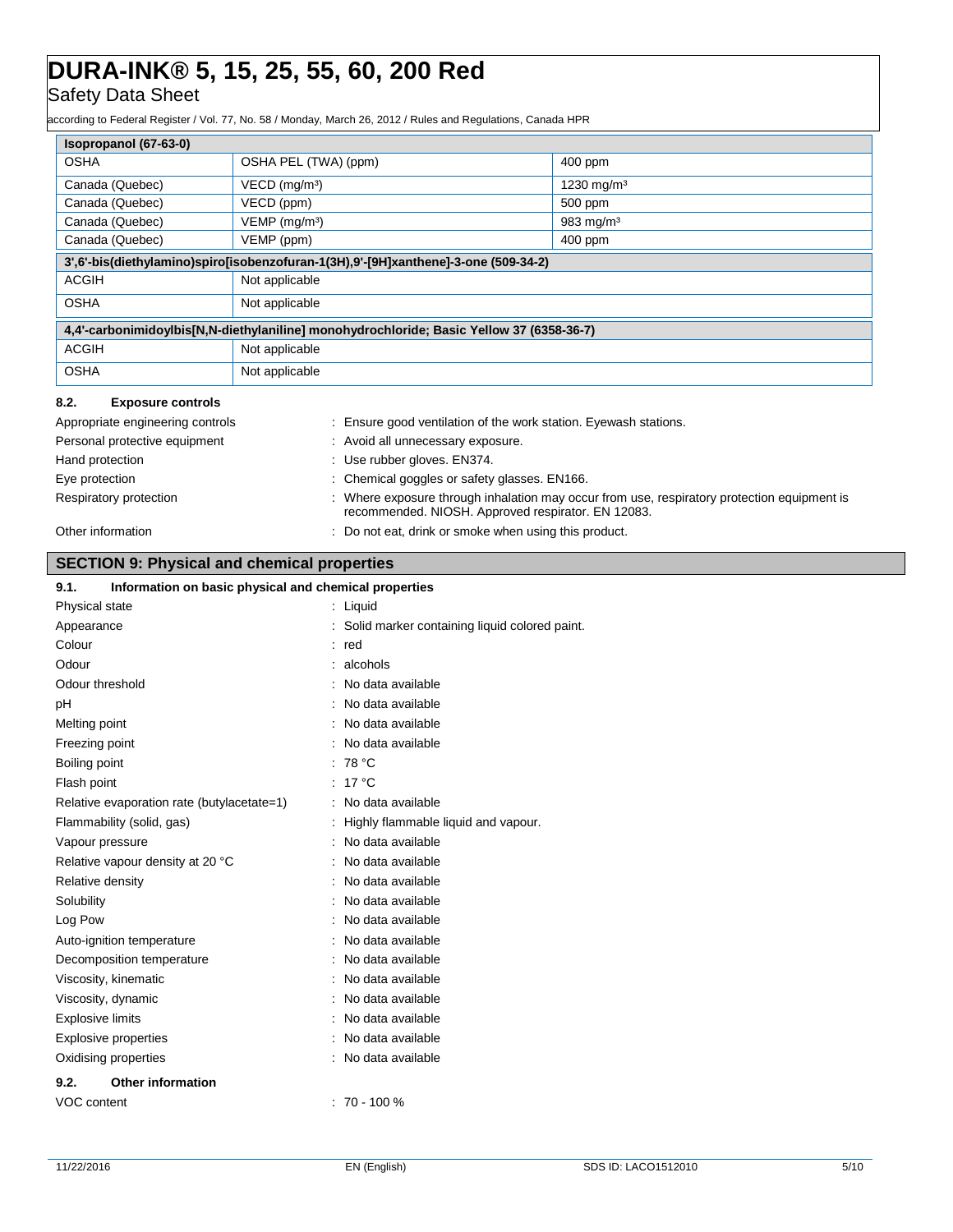Safety Data Sheet

according to Federal Register / Vol. 77, No. 58 / Monday, March 26, 2012 / Rules and Regulations, Canada HPR

### **SECTION 10: Stability and reactivity**

### **10.1. Reactivity**

L

No dangerous reactions known.

### **10.2. Chemical stability**

Highly flammable liquid and vapour. May form flammable/explosive vapour-air mixture.

## **10.3. Possibility of hazardous reactions**

Hazardous polymerization will not occur.

### **10.4. Conditions to avoid**

Open flame. Direct sunlight. Heat.

### **10.5. Incompatible materials**

Strong acids. Strong bases. Strong oxidizers.

### **10.6. Hazardous decomposition products**

May release flammable gases. Burning produces irritating, toxic and noxious fumes.

| <b>SECTION 11: Toxicological information</b>  |                                                                                    |
|-----------------------------------------------|------------------------------------------------------------------------------------|
| Information on toxicological effects<br>11.1. |                                                                                    |
| Likely routes of exposure                     | : Inhalation; Skin and eye contact                                                 |
| <b>Acute toxicity</b>                         | : Not classified                                                                   |
| ethanol (64-17-5)                             |                                                                                    |
| LD50 oral rat                                 | 10470 mg/kg                                                                        |
| LD50 dermal rabbit                            | > 20000 mg/kg                                                                      |
| LC50 inhalation rat (mg/l)                    | 133.8 mg/l/4h                                                                      |
| ATE US (oral)                                 | 10470.000 mg/kg bodyweight                                                         |
| ATE US (vapours)                              | 133.800 mg/l/4h                                                                    |
| ATE US (dust, mist)                           | 133.800 mg/l/4h                                                                    |
| 1-Butanol (71-36-3)                           |                                                                                    |
| ATE US (oral)                                 | 500.000 mg/kg bodyweight                                                           |
| 1-Methoxy-2-propanol (107-98-2)               |                                                                                    |
| LD50 oral rat                                 | 4016 mg/kg bodyweight                                                              |
| LD50 dermal rat                               | > 2000 mg/kg bodyweight                                                            |
| LC50 inhalation rat (ppm)                     | > 7000 ppm 6 hr                                                                    |
| ATE US (oral)                                 | 4016.000 mg/kg bodyweight                                                          |
| propan-1-ol (71-23-8)                         |                                                                                    |
| LD50 oral rat                                 | 5400 mg/kg                                                                         |
| LD50 dermal rabbit                            | 4032 mg/kg                                                                         |
| LC50 inhalation rat (mg/l)                    | > 33.8 mg/l/4h                                                                     |
| ATE US (oral)                                 | 5400.000 mg/kg bodyweight                                                          |
| ATE US (dermal)                               | 4032.000 mg/kg bodyweight                                                          |
| Isopropanol (67-63-0)                         |                                                                                    |
| LD50 oral rat                                 | 5840 mg/kg                                                                         |
| LD50 dermal rabbit                            | 16.4 ml/kg                                                                         |
| LC50 inhalation rat (ppm)                     | > 10000 ppm/4h                                                                     |
| ATE US (oral)                                 | 5840.000 mg/kg bodyweight                                                          |
|                                               | 3',6'-bis(diethylamino)spiro[isobenzofuran-1(3H),9'-[9H]xanthene]-3-one (509-34-2) |
| ATE US (oral)                                 | 500.000 mg/kg bodyweight                                                           |
| <b>Skin corrosion/irritation</b>              | : Causes skin irritation.                                                          |
| Serious eye damage/irritation                 | Causes serious eye damage.                                                         |
| Respiratory or skin sensitisation             | Not classified                                                                     |
| Germ cell mutagenicity                        | Not classified                                                                     |
| Carcinogenicity                               | : Not classified                                                                   |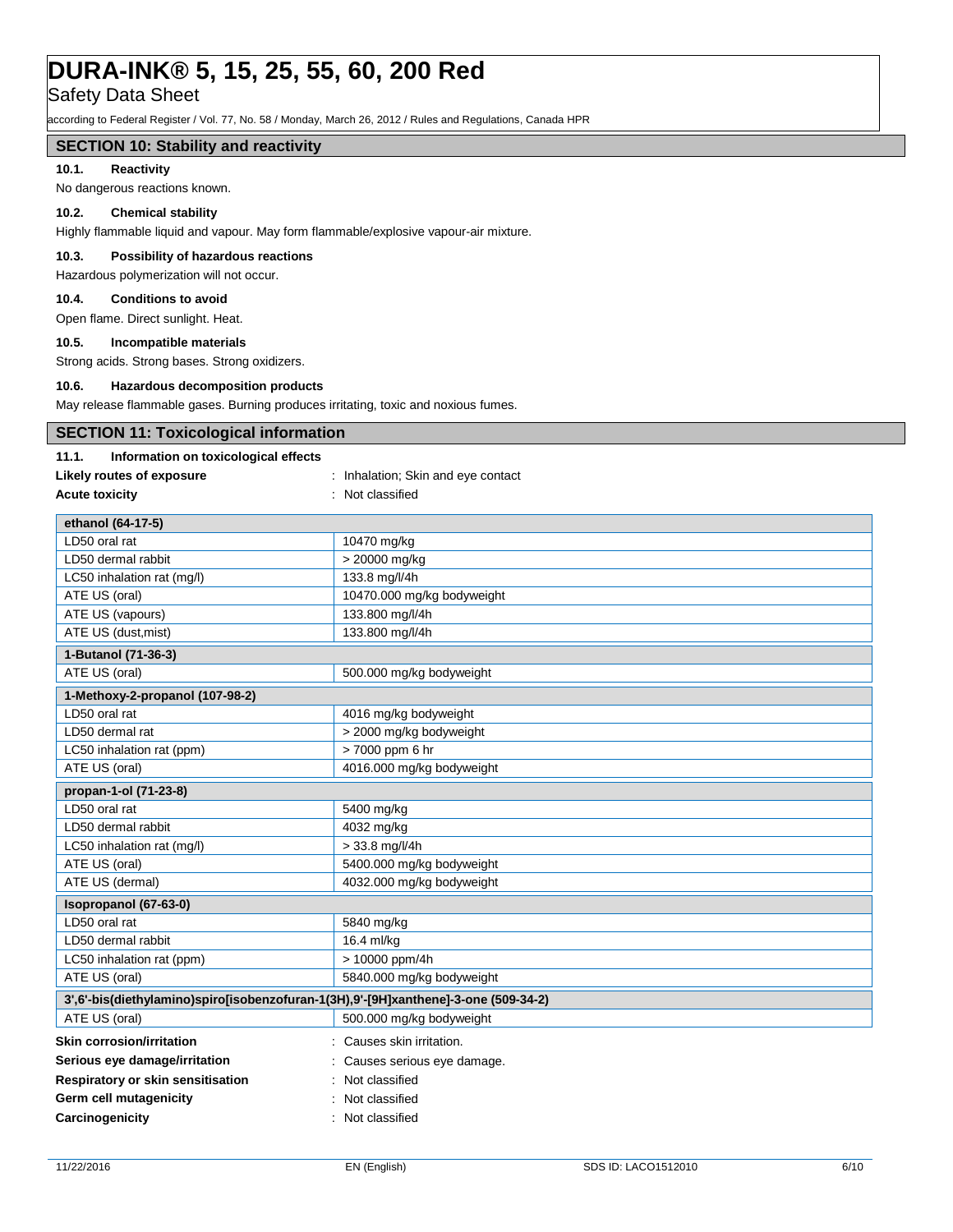Safety Data Sheet

according to Federal Register / Vol. 77, No. 58 / Monday, March 26, 2012 / Rules and Regulations, Canada HPR

| Isopropanol (67-63-0)                                 |                                      |
|-------------------------------------------------------|--------------------------------------|
| IARC group                                            | 3 - Not classifiable                 |
| <b>Reproductive toxicity</b>                          | : Not classified                     |
| Specific target organ toxicity (single<br>exposure)   | : May cause drowsiness or dizziness. |
| Specific target organ toxicity (repeated<br>exposure) | : Not classified                     |
| <b>Aspiration hazard</b>                              | : Not classified                     |
| Symptoms/injuries after inhalation                    | : May cause drowsiness or dizziness. |
| Symptoms/injuries after skin contact                  | : Causes skin irritation.            |
| Symptoms/injuries after eye contact                   | : Causes serious eye damage.         |
| <b>SECTION 12: Ecological information</b>             |                                      |

### **12.1. Toxicity**

| ethanol (64-17-5)               |                |  |
|---------------------------------|----------------|--|
| LC50 fish 1                     | 14200 mg/l     |  |
| EC50 Daphnia 1                  | 5012 mg/l      |  |
| 1-Methoxy-2-propanol (107-98-2) |                |  |
| LC50 fish 1                     | 20800 mg/l     |  |
| EC50 Daphnia 1                  | 23300 mg/l     |  |
| ErC50 (algae)                   | $> 1000$ mg/l  |  |
| propan-1-ol (71-23-8)           |                |  |
| LC50 fish 1                     | 4555 mg/l 96 h |  |
| EC50 Daphnia 1                  | 1000 mg/l 48 h |  |
| Isopropanol (67-63-0)           |                |  |
| LC50 fish 1                     | 10000 mg/l     |  |

### **12.2. Persistence and degradability**

| ethanol (64-17-5)               |                        |  |
|---------------------------------|------------------------|--|
| Biodegradation                  | > 96 % 28 d            |  |
|                                 |                        |  |
| 1-Methoxy-2-propanol (107-98-2) |                        |  |
| Persistence and degradability   | Readily biodegradable. |  |
| Biodegradation                  | 96 % 28 d              |  |
| propan-1-ol (71-23-8)           |                        |  |
| Persistence and degradability   | Readily biodegradable. |  |
| Biodegradation                  | 75 % 20 d              |  |
| Isopropanol (67-63-0)           |                        |  |
| Persistence and degradability   | Readily biodegradable. |  |

## **12.3. Bioaccumulative potential**

| ethanol (64-17-5)               |                                |
|---------------------------------|--------------------------------|
| Bioaccumulative potential       | Not expected to bioaccumulate. |
| 1-Methoxy-2-propanol (107-98-2) |                                |
| Bioaccumulative potential       | Not expected to bioaccumulate. |
| propan-1-ol (71-23-8)           |                                |
| BCF fish 1                      | 0.88                           |
| Log Pow                         | 0.2                            |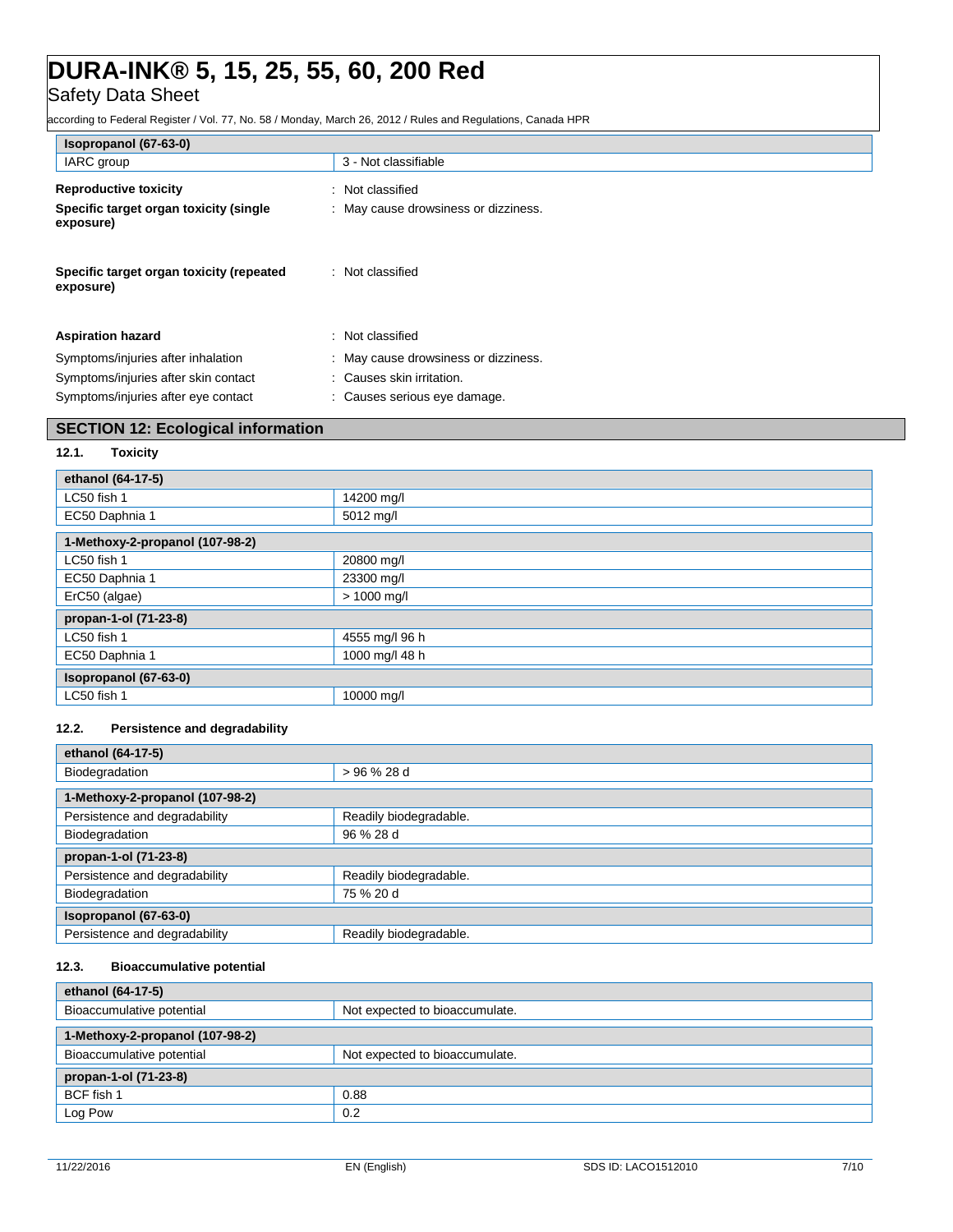## Safety Data Sheet

according to Federal Register / Vol. 77, No. 58 / Monday, March 26, 2012 / Rules and Regulations, Canada HPR

| Isopropanol (67-63-0)     |                                |
|---------------------------|--------------------------------|
| Bioaccumulative potential | Not expected to bioaccumulate. |
| 12.4.<br>Mobility in soil |                                |

| DURA-INK® 5,<br>, 15, 25, 55, 60, 200 Red |                             |
|-------------------------------------------|-----------------------------|
| soil<br>⊏cology                           | established.<br>NI∩'<br>. . |

### **12.5. Other adverse effects**

Other information : No additional information available.

### **SECTION 13: Disposal considerations**

| 13.1. | Waste treatment methods |  |
|-------|-------------------------|--|
|-------|-------------------------|--|

| Sewage disposal recommendations | : Do not dispose of waste into sewer.                                       |
|---------------------------------|-----------------------------------------------------------------------------|
| Waste disposal recommendations  | : Dispose in a safe manner in accordance with local/national regulations.   |
| Additional information          | . Handle empty containers with care because residual vapours are flammable. |

### **SECTION 14: Transport information**

**In accordance with US-DOT 49-CFR and the HMR / TDG / ADR / IMDG / ICAO / IATA**

## In accordance with DOT

Not regulated.

### **TDG**

Not regulated.

### **Transport by sea**

Not regulated.

### **Air transport**

Not regulated.

### **SECTION 15: Regulatory information**

### **15.1. US Federal regulations**

All components of this product are listed, or excluded from listing, on the United States Environmental Protection Agency Toxic Substances Control Act (TSCA) inventory

Chemical(s) subject to the reporting requirements of Section 313 or Title III of the Superfund Amendments and Reauthorization Act (SARA) of 1986 and 40 CFR Part 372.

| <b>Isopropanol</b>    | CAS No 67-63-0 | 5%<br>∩ - |
|-----------------------|----------------|-----------|
|                       |                |           |
| Isopropanol (67-63-0) |                |           |

| SARA<br>1311/312 Hazard C<br>Classes<br>Section | -<br>hazard<br><b>Fire</b> |
|-------------------------------------------------|----------------------------|
|                                                 |                            |

### **15.2. International regulations**

### **National regulations**

**DURA-INK® 5, 15, 25, 55, 60, 200** Red All components are listed on the EEC inventory European Inventory of Existing Commercial Chemical Substances (EINECS) All ingredients are listed in the Toxic Substances Control Act (TSCA) All ingredients are listed on the Canadian Domestic Substances List (DSL) or Non-Domestic Substances List (NDSL)

### **15.3. US State regulations**

California Proposition 65 - This product does not contain any substances known to the state of California to cause cancer, developmental and/or reproductive harm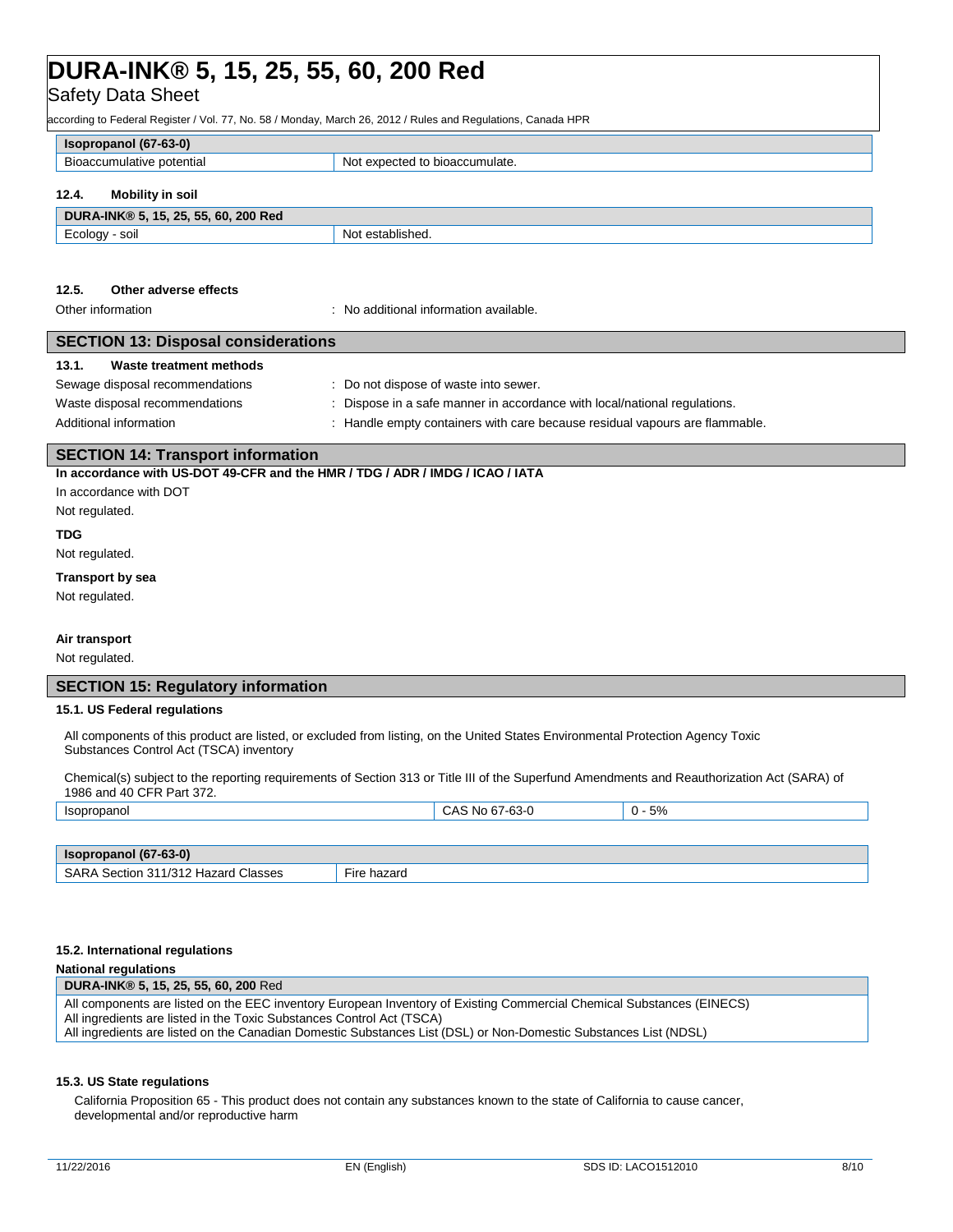## Safety Data Sheet

according to Federal Register / Vol. 77, No. 58 / Monday, March 26, 2012 / Rules and Regulations, Canada HPR

### **ethanol (64-17-5)**

- U.S. Idaho Non-Carcinogenic Toxic Air Pollutants Acceptable Ambient Concentrations
- U.S. New Jersey Right to Know Hazardous Substance List
- U.S. New York Reporting of Releases Part 597 List of Hazardous Substances
- U.S. Washington Permissible Exposure Limits TWAs

### **1-Butanol (71-36-3)**

- U.S. Delaware Pollutant Discharge Requirements Reportable Quantities
- U.S. Idaho Non-Carcinogenic Toxic Air Pollutants Emission Levels (ELs)
- U.S. Idaho Non-Carcinogenic Toxic Air Pollutants Acceptable Ambient Concentrations
- U.S. New Jersey Right to Know Hazardous Substance List
- U.S. Washington Permissible Exposure Limits Ceilings
- U.S. Washington Permissible Exposure Limits Skin Designations
- U.S. Pennsylvania RTK (Right to Know) List
- U.S. New York Right to Know List of Hazardous Chemicals

### **1-Methoxy-2-propanol (107-98-2)**

- U.S. Idaho Occupational Exposure Limits Ceilings
- U.S. Idaho Non-Carcinogenic Toxic Air Pollutants Emission Levels (ELs)
- U.S. Idaho Non-Carcinogenic Toxic Air Pollutants Acceptable Ambient Concentrations
- U.S. Minnesota Hazardous Substance List
- U.S. New Jersey Right to Know Hazardous Substance List
- U.S. New York Right to Know List of Hazardous Chemicals
- U.S. Washington Permissible Exposure Limits STELs
- U.S. Washington Permissible Exposure Limits TWAs

### **propan-1-ol (71-23-8)**

- U.S. Idaho Non-Carcinogenic Toxic Air Pollutants Acceptable Ambient Concentrations
- U.S. Minnesota Hazardous Substance List
- U.S. New Jersey Right to Know Hazardous Substance List
- U.S. New York Right to Know List of Hazardous Chemicals
- U.S. Washington Permissible Exposure Limits Carcinogens

### **Isopropanol (67-63-0)**

- U.S. Idaho Non-Carcinogenic Toxic Air Pollutants Acceptable Ambient Concentrations
- U.S. New Jersey Right to Know Hazardous Substance List
- U.S. New York Reporting of Releases Part 597 List of Hazardous Substances

### **SECTION 16: Other information** Revision date : 11/22/2016

| Data sources                    | : ACGIH (American Conference of Government Industrial Hygienists).                                                                                      |
|---------------------------------|---------------------------------------------------------------------------------------------------------------------------------------------------------|
|                                 | European Chemicals Agency (ECHA) C&L Inventory database. Accessed at<br>http://echa.europa.eu/web/quest/information-on-chemicals/cl-inventory-database. |
|                                 | Krister Forsberg and S.Z. Mansdorf, "Quick Selection Guide to Chemical Protective Clothing",<br>Fifth Edition.                                          |
|                                 | National Fire Protection Association. Fire Protection Guide to Hazardous Materials; 10th<br>edition.                                                    |
|                                 | OSHA 29CFR 1910.1200 Hazard Communication Standard.                                                                                                     |
|                                 | <b>TSCA Chemical Substance Inventory. Accessed at</b><br>http://www.epa.gov/oppt/existingchemicals/pubs/tscainventory/howto.html.                       |
| Other information               | : None.                                                                                                                                                 |
| $EU$ ll toyt of $H$ etatementer |                                                                                                                                                         |

|  | Full text of H-statements: |  |
|--|----------------------------|--|
|  |                            |  |

| H <sub>225</sub> | Highly flammable liquid and vapour              |
|------------------|-------------------------------------------------|
| H <sub>226</sub> | Flammable liquid and vapour                     |
| H302             | Harmful if swallowed                            |
| H315             | Causes skin irritation                          |
| H318             | Causes serious eye damage                       |
| H319             | Causes serious eye irritation                   |
| H335             | May cause respiratory irritation                |
| H336             | May cause drowsiness or dizziness               |
| H411             | Toxic to aquatic life with long lasting effects |

Abbreviations and acronyms: